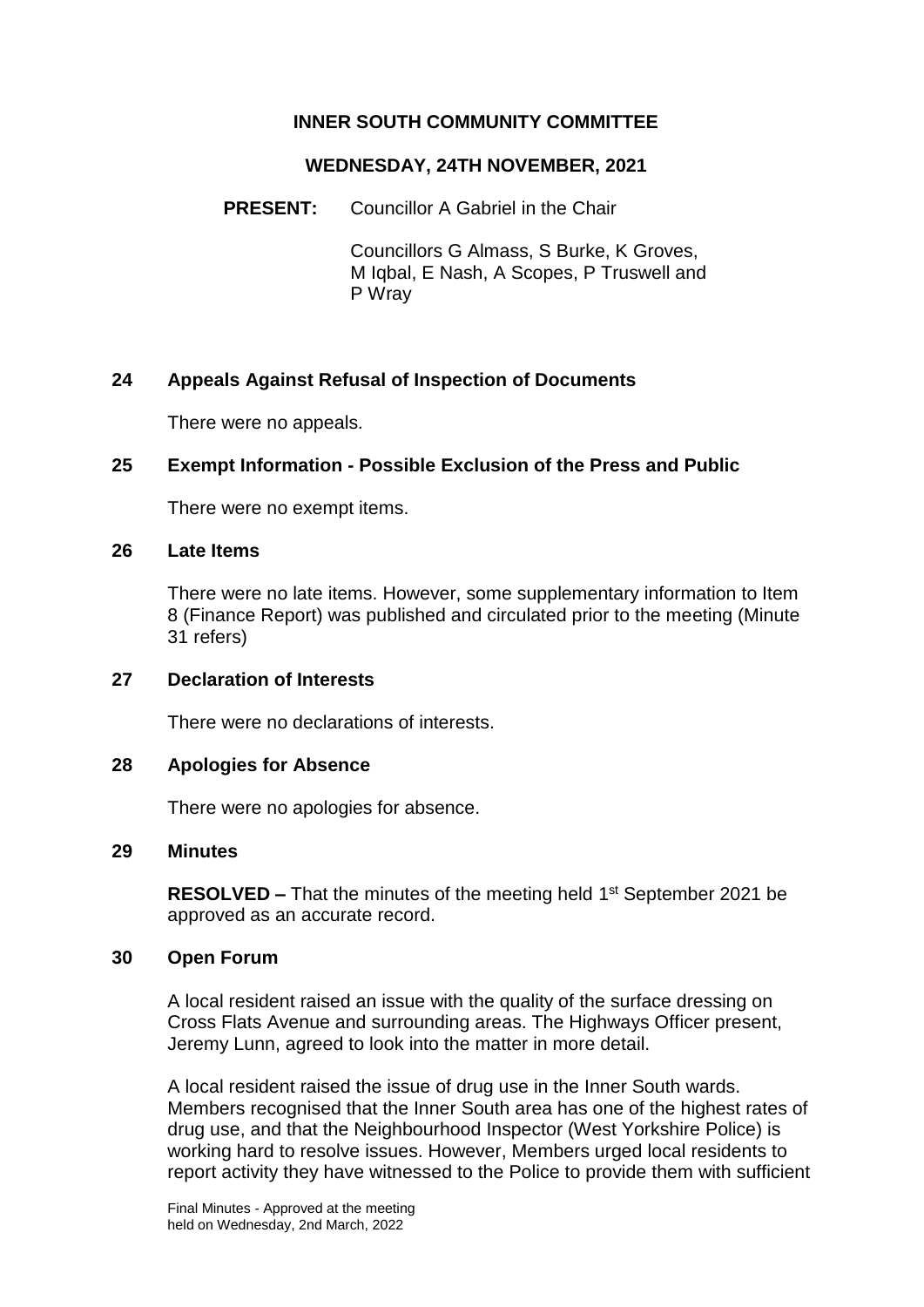evidence to establish grounds for a warrant to search premises. It was also noted that a national approach is required to tackle drug networks and supply into the area.

#### **31 Finance Report**

The Head of Locality Partnerships submitted a report that set out the delegated budget position for the Community Committee and invited Members to consider the minimum conditions and the wellbeing applications submitted.

A further wellbeing application had been submitted as supplementary information for Member's consideration.

| <b>Project Title</b>                              | <b>Wards</b>                                                        | <b>Amount</b><br>requested            | <b>Decision</b> |
|---------------------------------------------------|---------------------------------------------------------------------|---------------------------------------|-----------------|
| <b>Inner South Pedal</b><br><b>Cycle Security</b> | Beeston & Holbeck,<br>Hunslet & Riverside,<br><b>Middleton Park</b> | £1,460.00<br>(Wellbeing -<br>Revenue) | Approved        |
| Drop-In & Trips                                   | Beeston & Holbeck,<br>Hunslet & Riverside                           | £7,800 (YAF)                          | Approved        |
| Imaginative<br><b>Intelligence Warriors</b>       | Beeston & Holbeck                                                   | £3,000 (YAF)                          | Approved        |
| 1-11 Whitfield<br>Gardens                         | Hunslet & Riverside                                                 | £3,812<br>(Wellbeing -<br>Revenue)    | Approved        |

The projects set out in the report were discussed and agreed as follows:

In response to a query, Members were assured that the Localities Team would seek an update on the Community Infrastructure Levy (CIL) injection expected in October 2021.

It was also noted that the position of a permanent Localities Officer for the Inner South had not yet been filled.

## **RESOLVED –**

- a) That the details of the Wellbeing Budget position be noted
- b) That the wellbeing proposals be approved as detailed above
- c) That the details of the projects approved via Delegated Decision be noted
- d) That the monitoring information of funded projects be noted
- e) That details of the Youth Activities Fund position be noted
- f) That details of the Small Grants Budget bed noted
- g) That details of the Community Skips Budget be noted
- h) That details of the Capital Budget be noted
- i) That details of the Community Infrastructure Levy Budget be noted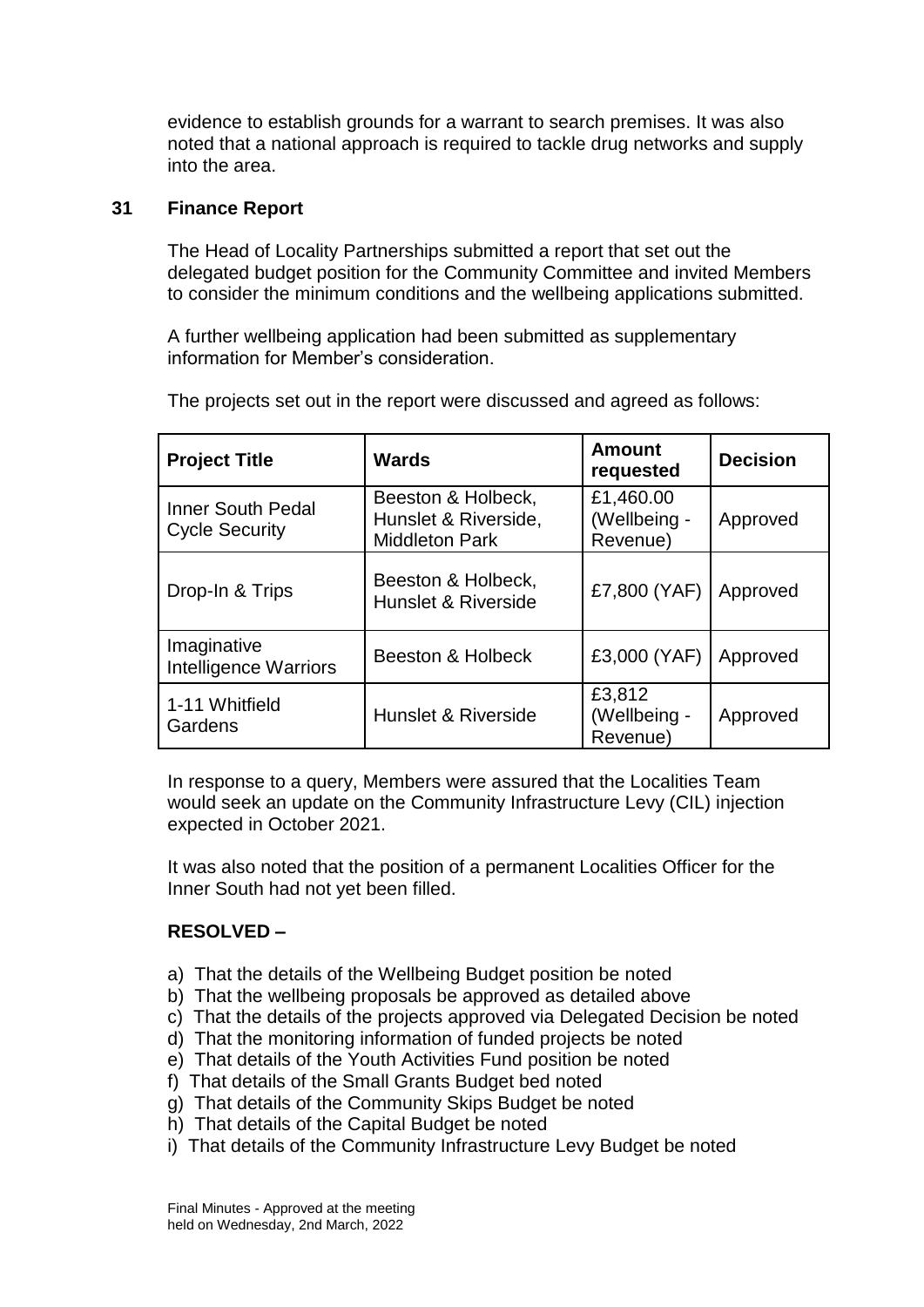# **32 Update Report**

The Head of Locality Partnerships submitted a report that provided a summary of the work undertaken by the Communities Team based on the priorities identified by the Inner South Community Committee. A Facebook engagement update was appended to the report.

Community Committee Champions provided updates for their respective areas and feedback from recent Sub Group meetings, as set out in the report.

The Chair of Health & Wellbeing Sub Group, Councillor S Burke, presented an example of promotional material for an upcoming Vitamin D campaign, and asked Members to identify any key dates of local events and food bank collections to support distribution. Members agreed to ringfence £1,000 of the wellbeing fund (£333 from each Inner South ward) to the project.

## **RESOLVED –**

- a) That the contents of the report be noted.
- b) That £1,000 (£333 from each Inner South ward) be ringfenced to support the Health & Wellbeing Sub Group's Vitamin D campaign.

## **33 Highways - Winter Service Update**

The Executive Manager submitted a report to provide the Inner South Community Committee with an update on Highways Winter Service. The report and presentation provided the Inner South Community Committee with an update of the Highways Service, following a recent winter service review. The report focussed specifically on the policy and methods for the winter, including snow clearance and road gritting.

The presentation included a demonstration of the Leeds City Council Gritter Tracker, which showed the location of yellow grit bins, along with gritting routes in real time on days when the city is hit by severe weather conditions. It was hoped that this would provide valuable information for residents and ward councillors.

Members discussed a number of matters, including:

- Members identified two school sites in the Inner South that are not currently covered by primary gritting routes - Cockburn High School and Hugh Gaitskell Primary School – and requested that the routes be updated to incorporate roads leading to the schools.
- Members queried the process for refilling of grit bins and were advised that ordinary grit bins are refilled twice a year, whereas 'blue' councillor grit bins are only refilled when the team are advised that they are empty by local councillors. Members suggested that an automated system be developed for refilling of all grit bins and were advised that the service are looking at capacity and additional resource to do so.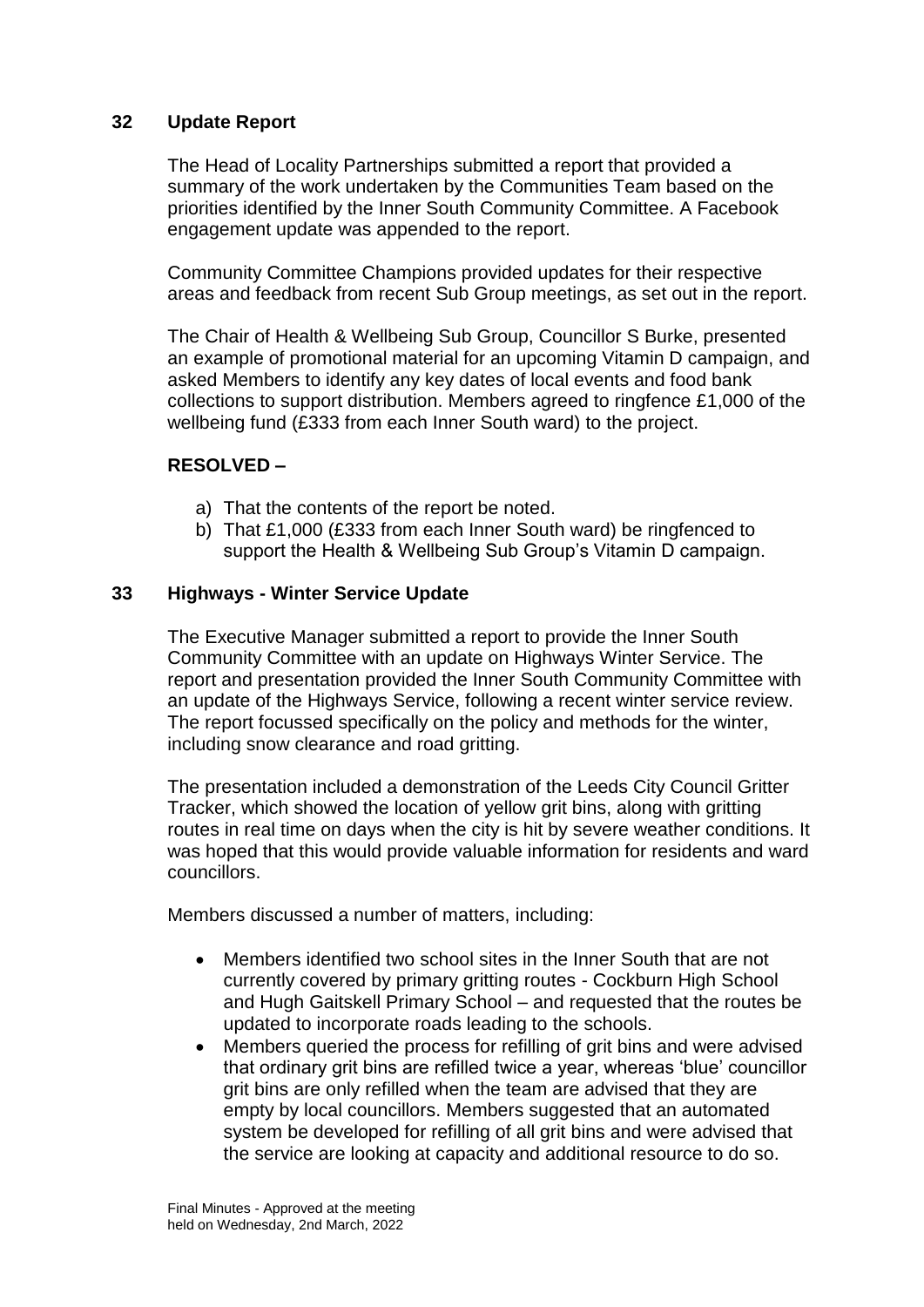Members raised concern with the current national HGV driver shortage and asked whether the situation was likely to impact on HGV gritter drivers employed by Leeds City Council. In response, the job security and employment package available, along with a competitive 'standby rate', has proven to be attractive and therefore issues with retention of Council employed drivers are not expected.

**RESOLVED –** That the contents of the report, along with Member's comments, be noted.

# **34 Climate Emergency Update 2021**

The Chief Officer for Sustainable Energy and Air Quality submitted a report to update the Inner South Community Committee on the Climate Emergency Strategy and progress.

An update was provided to the Inner South Community Committee on the council's climate emergency strategy and recent progress to reduce emissions. This included an overview of measures being taken to retrofit homes and buildings, installation of electric vehicle charging points and biodiversity measures such as tree planting.

Members discussed a number of matters, including:

- *Free Solar Panel Scheme*. Members were asked to encourage eligible local residents to apply for free solar panels and insulation from Leeds City Council and Better Homes Yorkshire that help cut energy bills and keep homes warm. Members noted that linking in with the Neighbourhood Networks would be valuable to communicate messaging around financial support available and assistance during the application process.
- *Electric Vehicle Charging Points*. Members recognised the disadvantage of terraced homeowners without off-street parking, which makes up the majority of the housing stock in the Inner South, in relation to personal electric vehicle charging points. Members were advised that home charging points are not necessary for the average family's car usage, and that the increase in charging points across supermarkets and car parks across the city will be sufficient moving forward to supply energy, without the need for overnight charging.
- *Remote working and reduced travel.* Members highlighted the importance of being mindful of journey's made to meetings, and suggested that council policy be explored to encourage remote meetings wherever possible. It was noted that the Climate Emergency Advisory Committee continue to work on a consultative basis and hold remote meetings for any meetings that do not require decisions to be made, to reduce unnecessary travel and support the council's net zero ambitions.

**RESOLVED –** That the contents of the report, along with Members comments, be noted.